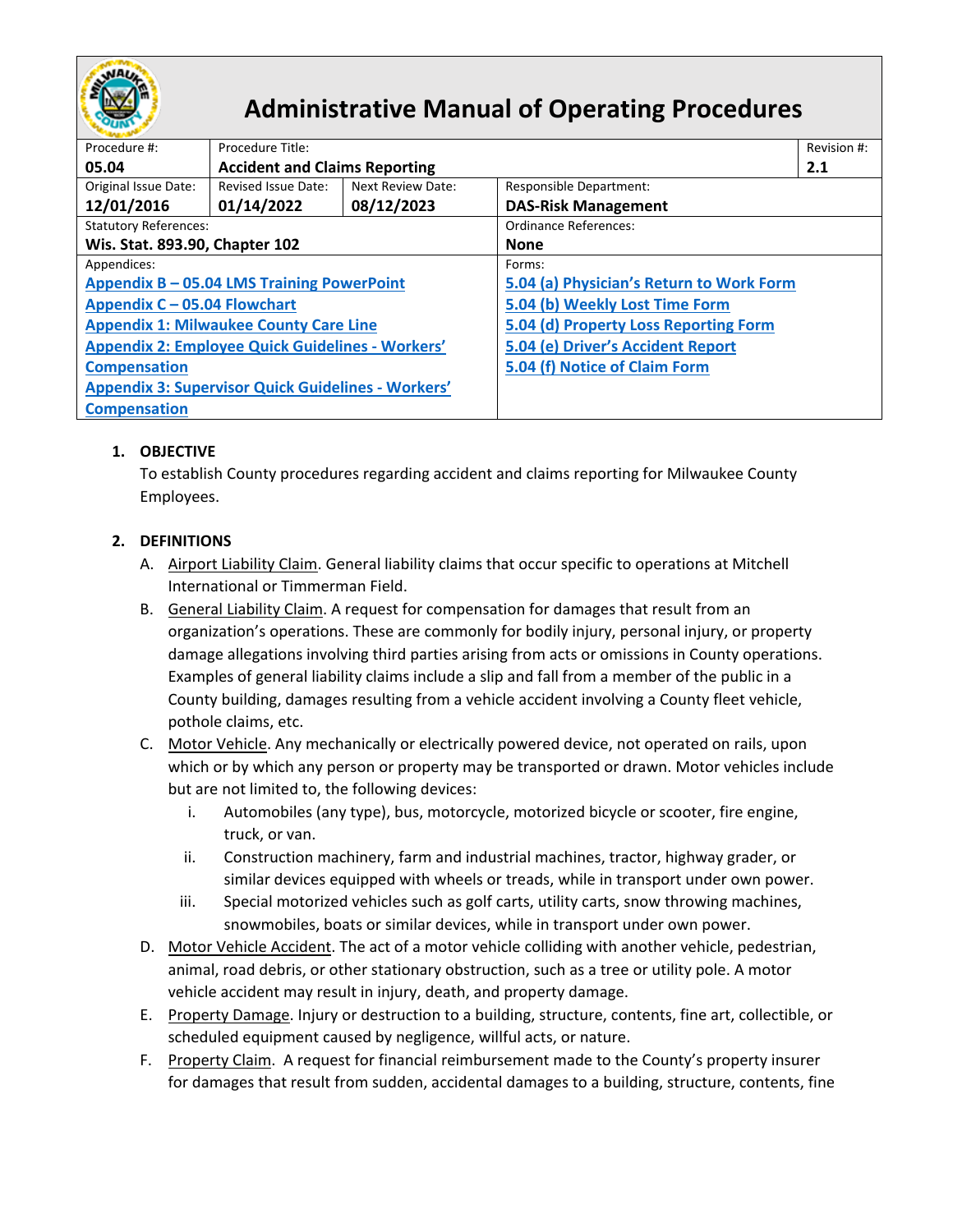art, collectible, or scheduled equipment caused by a covered peril. Examples of covered perils include fire, smoke, lightning, windstorms, hail, blunt force, vandalism, etc.

- G. Workers' Compensation Claim. A request for statutory wage and medical benefits provided to Milwaukee County employees injured during the course and scope of their employment.
- H. Workplace Injury. Any injury to an employee that arises out of the course and scope of their employment.

## **3. PROCEDURE**

- A. **Workplace Injuries / Workers' Compensation Claims:** Employees are expected to report all workplace injuries to their supervisor immediately. The following response is required:
	- i. If the injury is a medical emergency, call 9-1-1.
	- ii. For all other injuries, the supervisor, along with the employee, will report the claim. There are **two options** to report the claim; by phone or online form.
		- a. Call the Milwaukee County Claims Line (1-844-611-6109) to report the injury to the Sedgwick call center and for immediate medical triage,

### **OR**

- b. [Click here](https://gcc02.safelinks.protection.outlook.com/?url=https%3A%2F%2Fintake.sedgwick.com%2Fu%2FMilwaukeeclaimreport%2Fintake&data=04%7C01%7CLaKesha.Pettigrew%40milwaukeecountywi.gov%7C8d3311ee2a4145e1b9d708d9d7785711%7Cab0c01f619e54e299dab4d03f82b6495%7C0%7C0%7C637777734154690505%7CUnknown%7CTWFpbGZsb3d8eyJWIjoiMC4wLjAwMDAiLCJQIjoiV2luMzIiLCJBTiI6Ik1haWwiLCJXVCI6Mn0%3D%7C3000&sdata=YPXUtd6TNutZ2zdCYUUDK1oFwrQxuXNv0pBlpROmEdM%3D&reserved=0) to report the claim online using online **Access Code "milclaim".**
- c. [See Appendix 1.](https://county.milwaukee.gov/files/county/administrative-services/AMOP/Chapter-5-Risk-Management/Appendix1MilwaukeeCountyCareLine.pdf) If a supervisor is unavailable, the employee may call the Claims Line or use the online form to report the injury but is still required to notify their supervisor immediately.
- d. NOTE: If the supervisor believes there is a reasonable possibility that drug or alcohol use was a contributing factor to the workplace injury, the supervisor must consult AMOP [02.04.02 Milwaukee County Substance Abuse Procedure](https://county.milwaukee.gov/files/county/administrative-services/AMOP/Chapter-2-Human-Resources/02.04.02MilwaukeeCountySubstanceAbuseProcedureREVISED91920161.pdf) for direction on post-accident testing.
- iii. If the injury requires medical treatment from a health care provider, the employee will have the treating physician complete the [5.04 \(a\) Physician's Return to Work](https://county.milwaukee.gov/files/county/administrative-services/AMOP/Chapter-5-Risk-Management/5.04aPhysiciansRTWForm10.21.19.pdf) Form. The employee is required to provide the completed form to their supervisor within 24 hours of their appointment. Supervisors must scan and forward all Physician's Return to Work Forms to the Workers' Compensation claims inbox at [claims@milwaukeecountywi.gov,](mailto:claims@milwaukeecountywi.gov) upon receipt.
- iv. All County Departments should accommodate restrictions as outlined on the [5.04 \(a\)](https://county.milwaukee.gov/files/county/administrative-services/AMOP/Chapter-5-Risk-Management/5.04aPhysiciansRTWForm10.21.19.pdf)  [Physician's Return to Work Form](https://county.milwaukee.gov/files/county/administrative-services/AMOP/Chapter-5-Risk-Management/5.04aPhysiciansRTWForm10.21.19.pdf) per transitional duty requirements as outlined in [AMOP](https://county.milwaukee.gov/files/county/administrative-services/AMOP/Chapter-5-Risk-Management/5.05TransitionalDutyProceduresFinal.pdf)  [5.05 Transitional Duty](https://county.milwaukee.gov/files/county/administrative-services/AMOP/Chapter-5-Risk-Management/5.05TransitionalDutyProceduresFinal.pdf) Procedure.
	- a. Employees who are released to work are expected to return to work and will not be compensated for unexcused time.
- v. When an employee seeks treatment, a Sedgwick claims examiner will be assigned to the claim and will send the employee a claim acknowledgement packet with a claim number and contact information. All claim related questions should be directed to the claim's examiner assigned to the case.
- vi. The injured employee's supervisor, or supervisor on duty, will be contacted by the claims examiner to verify the facts of the work-related injury before any claim will be processed.
- vii. Employees are expected to make any follow-up medical appointments before or after their scheduled working hours when possible.
- viii. Supervisors will code the injured employee's timecard as regular hours for the date of injury.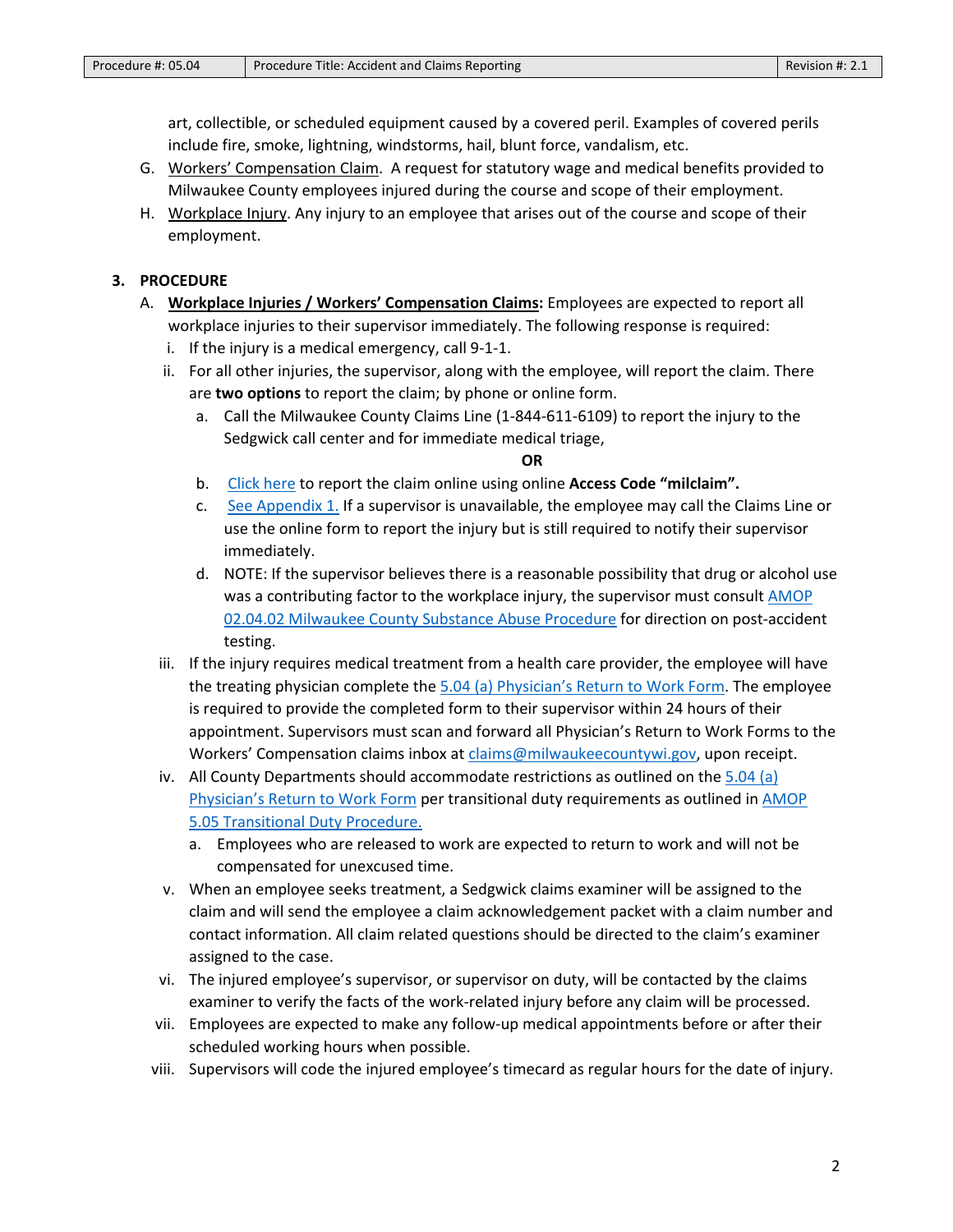- ix. Any time lost from work associated with the claim after the date of injury should be coded to AWOP with "work comp pending" written in the comment section of the timecard. Central Payroll will complete the timecard with the appropriate WCPD ("Work Comp Pending") code.
- x. Time lost for follow-up medical appointment should be coded to Sick with "md appt." written in the comments section. This follows the same procedure for normal Medical Appointment code.
- xi. Employees should complete the [5.04 \(b\) Weekly Lost Time Form](https://county.milwaukee.gov/files/county/administrative-services/AMOP/Chapter-5-Risk-Management/5.04cWeeklyLostTimeForm.pdf) according to the directions on the form, and submit the form to the claims inbox, [claims@milwaukeecountywi.gov,](mailto:claims@milwaukeecountywi.gov) along with the doctor's excuse or proof of appointment, to request reimbursement for lost wages associated with viii and ix above.
- xii. All requests for wage reimbursement are subject to approval by the claim's examiner. Once the examiner approves the request, the information will be communicated to Central Payroll. Central Payroll will update the employee's timecard as follows:
	- a. WCPD: Workers' Comp Pending will be used until approved by claims examiner.
	- b. FWCP: FML Workers' Comp once claims examiner has approved time and also qualifies for FML.
	- c. WCMP: Workers' Comp if FML time is exhausted and claims examiner has approved time.
- xiii. Employees and supervisors are required to remain in contact throughout the claim process. Employees are to communicate any change of working status to their supervisor within 24 hours of receipt, and supervisors are expected to follow-up with their employees so there are no questions about their current status.
- xiv. Quick reference guidelines on this process for employees and managers, including timecard coding, are found in Appendices 2 & 3.
- B. **Property Accident:** Employees who discover or cause damage to facilities or equipment excluding motor vehicle accidents are expected to report this damage to their supervisor immediately. Motor vehicle accidents have a separate reporting procedure outlined in Section 3C. The following response for property accidents is required:
	- i. If the situation is an emergency, such as a fire, hazardous chemical spill, or downed electrical wires, call 9-1-1.
	- ii. Department immediately contacts Facilities Management and completes/submits the [Property Loss Reporting Form, 5.04 \(d\).](https://county.milwaukee.gov/files/county/administrative-services/AMOP/Chapter-5-Risk-Management/5.04dPropertyLossReportingForm.pdf) Facilities Management will contact Risk Management and assess any urgent property condition requiring third party emergency mitigation.
	- iii. Risk Management tracks the loss and determines if the loss is potentially a covered peril. If so, Risk Management evaluates the loss in conjunction with Facilities Management and/or the emergency mitigation contractor if the damage estimate meets the financial threshold for reporting to the insurer.
	- iv. If a claim can be submitted, Risk Management files the claim with the insurer.
	- v. Department determines if a general contractor (GC) is needed to complete the mitigation/renovation work. If the department determines a GC is necessary, it should immediately contact the Architecture, Engineering, and Environmental Services (AE&ES) Division of Facilities Management for a list of firms to provide mitigation and repair services.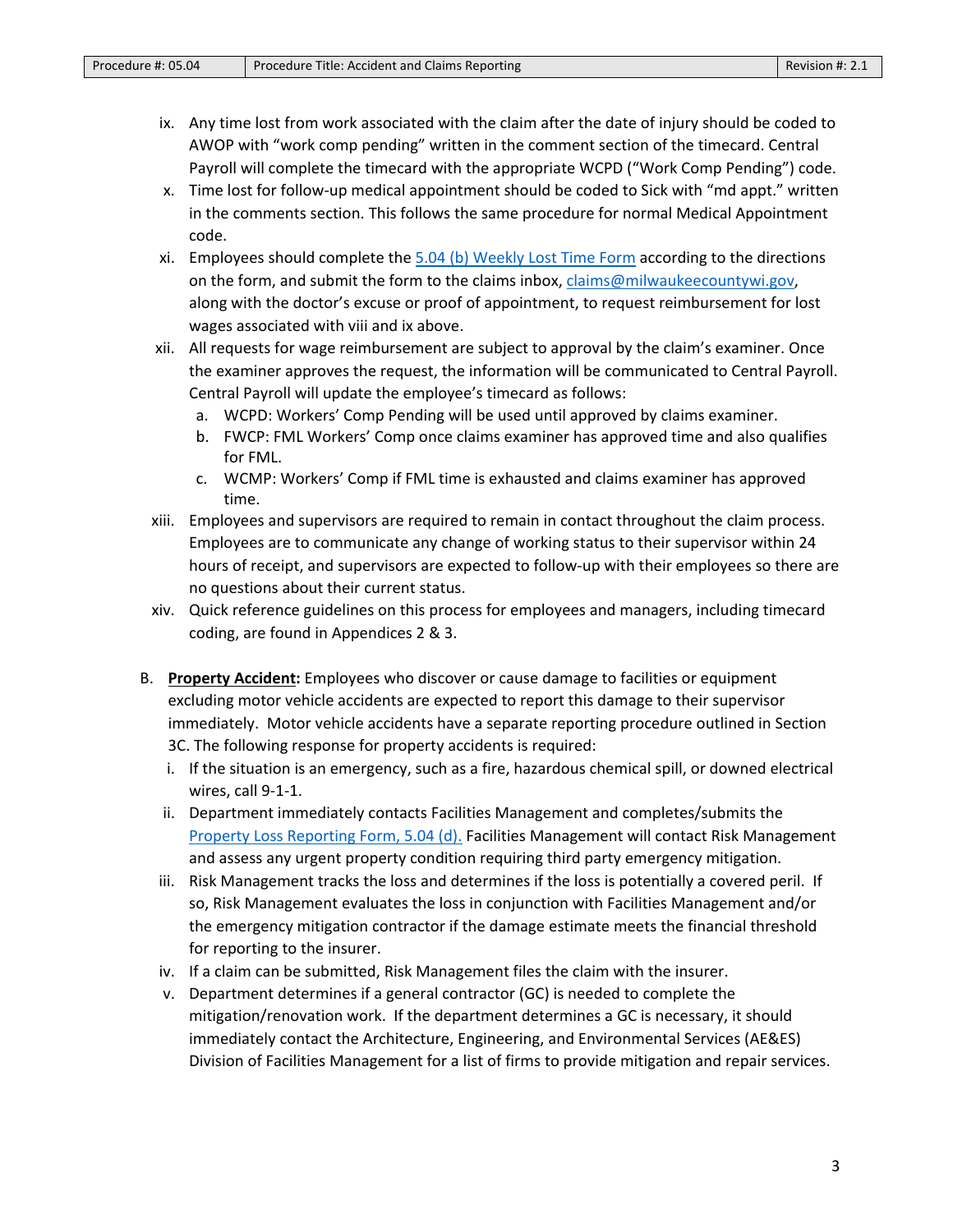- vi. If the loss is not determined to be a covered peril, the department is responsible for the claim expenses. Upon full review of associated costs, if required, the department may work through their assigned Budget Analyst to discuss funding options.
- vii. It is the department's responsibility to decide on the proper scope of work with the GC, sign the certificate of authorization (COA), and manage the project. The AE&ES Section will be available for contractual or technical support, but the central point of contact and workflow will remain the department utilizing the AE&ES contract.
- viii. For covered claims, Risk Management monitors the claim process and claim information with the department, GC, and insurance carrier as needed.
- ix. When the project is completed, the department is responsible for signing the certificate of completion (COC). All COAs, scopes, invoices, and COCs must be submitted to Risk Management.
- x. Any insurance proceeds will be received by Risk Management. Funds will be deposited and credited to the account of the department/division responsible for the location that was damaged, and the claim will be closed.
- C. **Motor Vehicle Accident:** Employees are expected to report all vehicle accidents immediately. The following response is required:
	- i. Summon medical care for any injured parties by calling 9-1-1.
	- ii. Notify appropriate law enforcement authorities.
	- iii. Notify immediate supervisor.
	- iv. Supervisor is responsible for initiating all mandatory post-accident drug and alcohol testing as outlined in AMOP 02.04.02 [Milwaukee County's Substance Abuse Procedures](https://county.milwaukee.gov/files/county/administrative-services/AMOP/Chapter-2-Human-Resources/02.04.02MilwaukeeCountySubstanceAbuseProcedureREVISED91920161.pdf)
	- v. Supervisor notifies Fleet Management service office via email or phone.
	- vi. Employee and Supervisor complete the Form 5.04(e) Milwaukee [County Drivers Accident](https://county.milwaukee.gov/files/county/administrative-services/AMOP/Chapter-5-Risk-Management/5.04eDriversAccidentReport.pdf)  [Report.](https://county.milwaukee.gov/files/county/administrative-services/AMOP/Chapter-5-Risk-Management/5.04eDriversAccidentReport.pdf) Supervisor is responsible for ensuring this form is sent to Fleet Management within 48 hours of the accident.
	- vii. If the accident involves employee injuries, supervisor and employee must follow the work injury reporting guidelines outlined in Section 3A.
- viii. Vehicles sustaining damage that render operation unsafe shall be towed from the scene and repaired before operated.
- D. **General Liability / Airport Liability Claims:** Any member of the public wishing to report damages or file a claim should be directed as follows:
	- i. State of Wisconsin laws require that any claim for money against Milwaukee County be made in writing and be filed with the County Clerk's office in Room 105 at the Milwaukee County Courthouse, 901 N. Ninth St., Milwaukee, WI 53233.
	- ii. The County Clerk has a Notice of Claim form located on their external website: <http://county.milwaukee.gov/ImageLibrary/Groups/cntyClerk/ClaimForm1.pdf> This form is also included with this procedure as form 5.04 (f).
	- iii. Completed forms along with all supporting documentation, such as police reports or damage estimates, can be hand-delivered or mailed to the Clerk's address above.
	- iv. Once filed, all claims will be referred to the County's claims adjuster at County Mutual (c/o Aegis Corporation). The adjuster will follow-up with the claimant within three business days